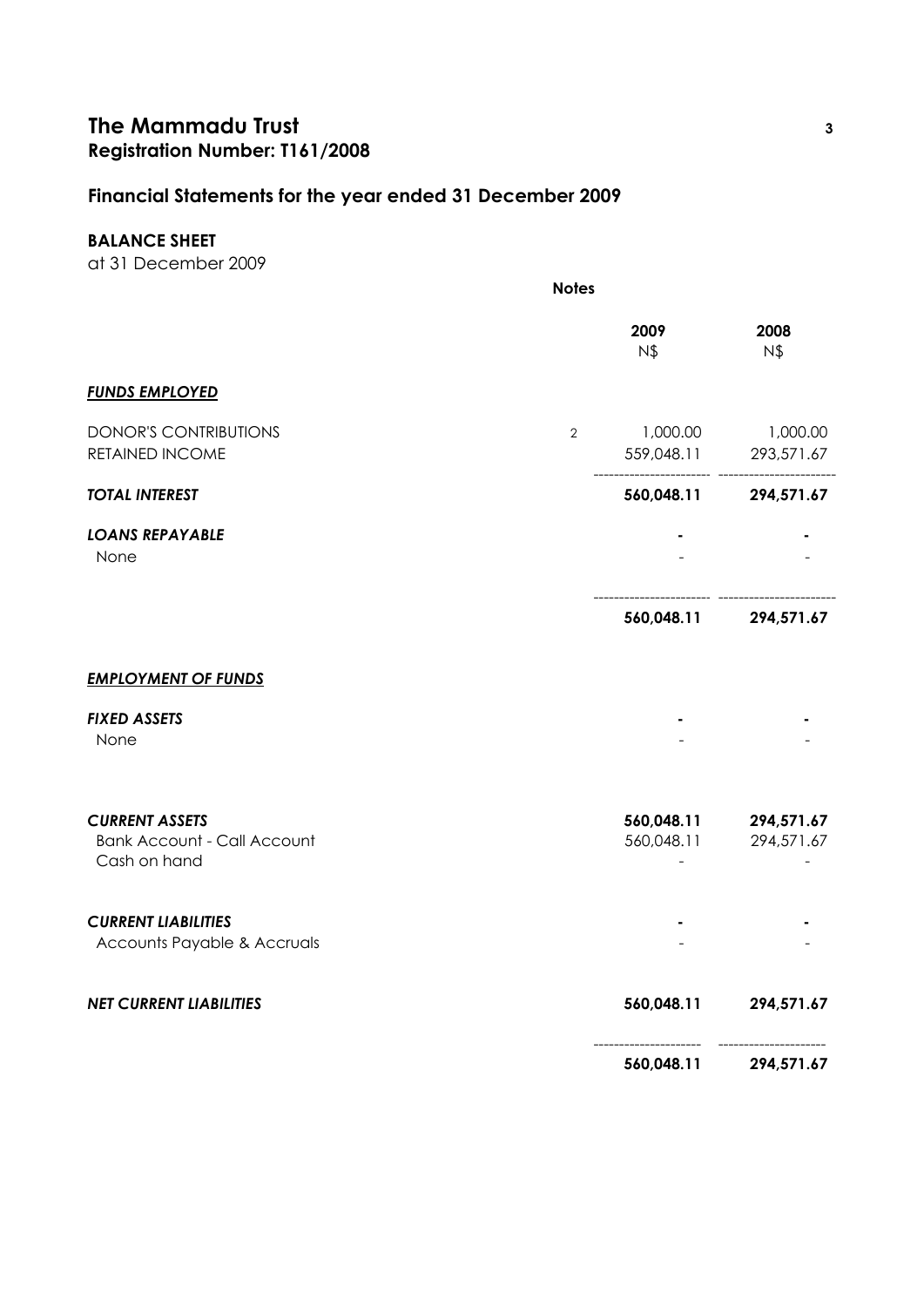# **The Mammadu Trust <sup>4</sup> Registration Number: T161/2008**

## **Financial Statements for the year ended 31 December 2009**

## **INCOME STATEMENT**

for the year ended 31 December 2009

|                                               | 2009<br>N\$ | 2008<br>N\$          |
|-----------------------------------------------|-------------|----------------------|
| <b>Income - Donations received</b>            | 247,630.03  | 185, 197.85          |
| <b>Gross Income</b>                           | 247,630.03  | 185, 197.85          |
| ADD: Other Income<br>Interest received        | 22,215.52   | 13,271.82            |
| <b>LESS: EXPENSES (per attached Schedule)</b> |             | 4,369.11 1,487.71    |
| <b>NET INCOME</b>                             | 265,476.44  | 196,981.96           |
| <b>RETAINED INCOME</b>                        |             |                      |
| * For the year                                | 265,476.44  | 196,981.96           |
| * At the beginning of the year                |             | 293,571.67 96,589.71 |
| * At the end of the year                      | 559,048.11  | 293,571.67           |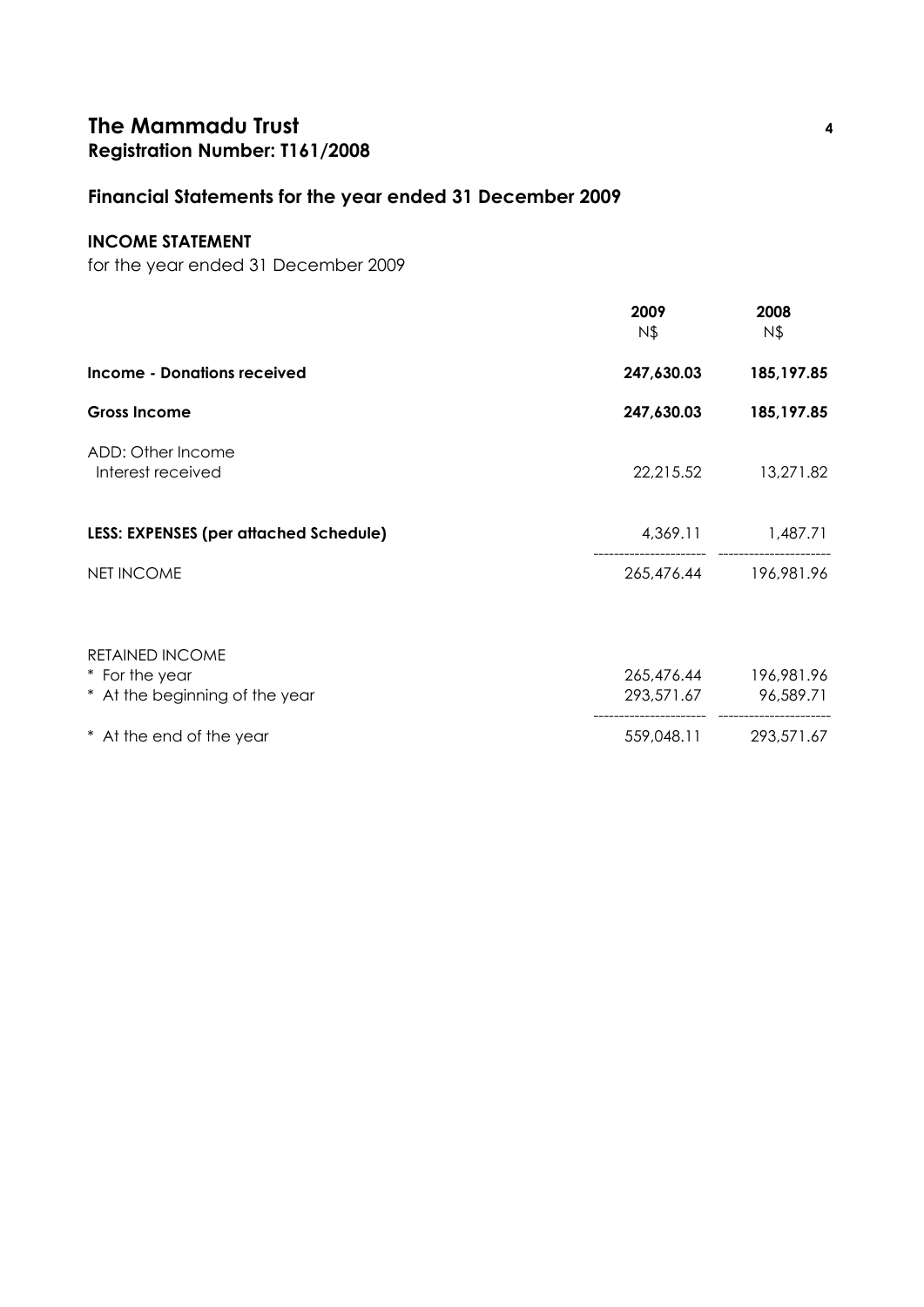# **The Mammadu Trust <sup>5</sup> Registration Number: T161/2008**

# **Financial Statements for the year ended 31 December 2009**

# **SCHEDULE OF EXPENSES**

for the year ended 31 December 2009

|                        | 2009<br>N\$ | 2008<br>N\$ |
|------------------------|-------------|-------------|
|                        |             |             |
| <b>Accounting Fees</b> |             |             |
| Land Surveyor costs    | 2,246.30    | -           |
| <b>Bank charges</b>    | 2,122.81    | 1,487.71    |
|                        | 4,369.11    | 1,487.71    |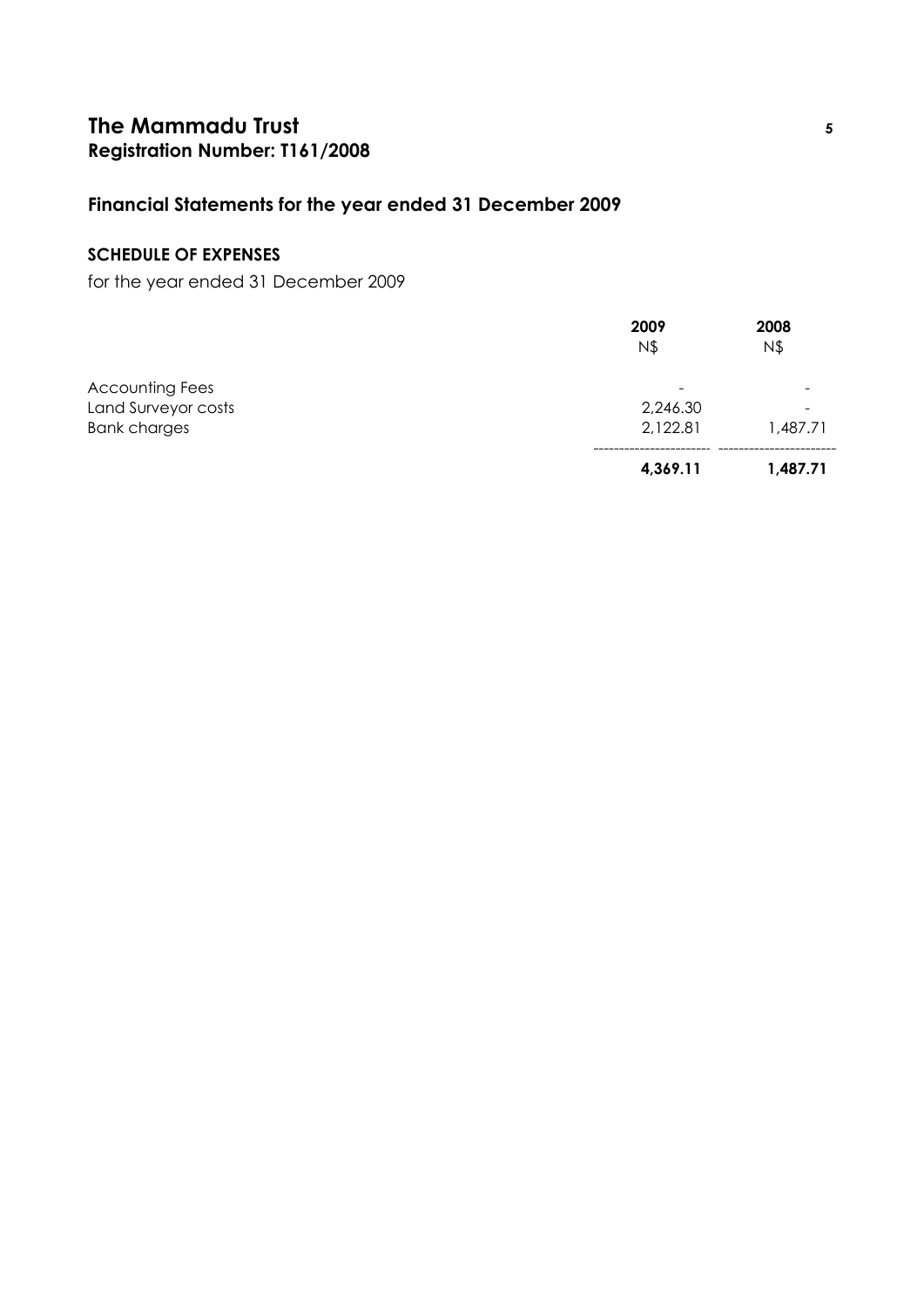# **The Mammadu Trust 6 Registration Number: T161/2008**

# **Financial Statements for the year ended 31 December 2009**

#### **CASH FLOW STATEMENT**

for the year ended 31 December 2009

|                                                    | 2009<br>N\$ | 2008<br>N\$           |
|----------------------------------------------------|-------------|-----------------------|
| <b>Cash generated by operations</b>                |             |                       |
| - Net income for the year                          |             | 265,476.44 196,981.96 |
| - Adjustment for: Interest                         |             |                       |
| Depreciation                                       |             |                       |
| Operating profit before working capital changes    |             | 265,476.44 196,981.96 |
| - Decrease/(increase) in inventory                 |             |                       |
| - Decrease/(increase) in accounts receivable       |             |                       |
| - Increase/(decrease) in accounts payable          |             |                       |
| Cash generated/(utilized) in operations            |             | 265,476.44 196,981.96 |
| - Interest paid                                    |             |                       |
| Net cash in-/(out-) flow from operating activities |             | 265,476.44 196,981.96 |
| <b>Cash flows from investing activities</b>        |             |                       |
| Invest to expand operations                        |             |                       |
| - Additions to fixed and movable assets            |             |                       |
| - Additions to trust reserves / Donation           |             |                       |
| <b>Cash flows from financing activities</b>        |             |                       |
| - Movement on Long-term liabilities                |             |                       |
| Net increase in cash and cash equivalent           |             | 265,476.44 196,981.96 |
| Cash and cash equivalents at beginning of year     | 294,571.67  | 97,589.71             |
| Cash and cash equivalents at end of year           | 560,048.11  | 294,571.67            |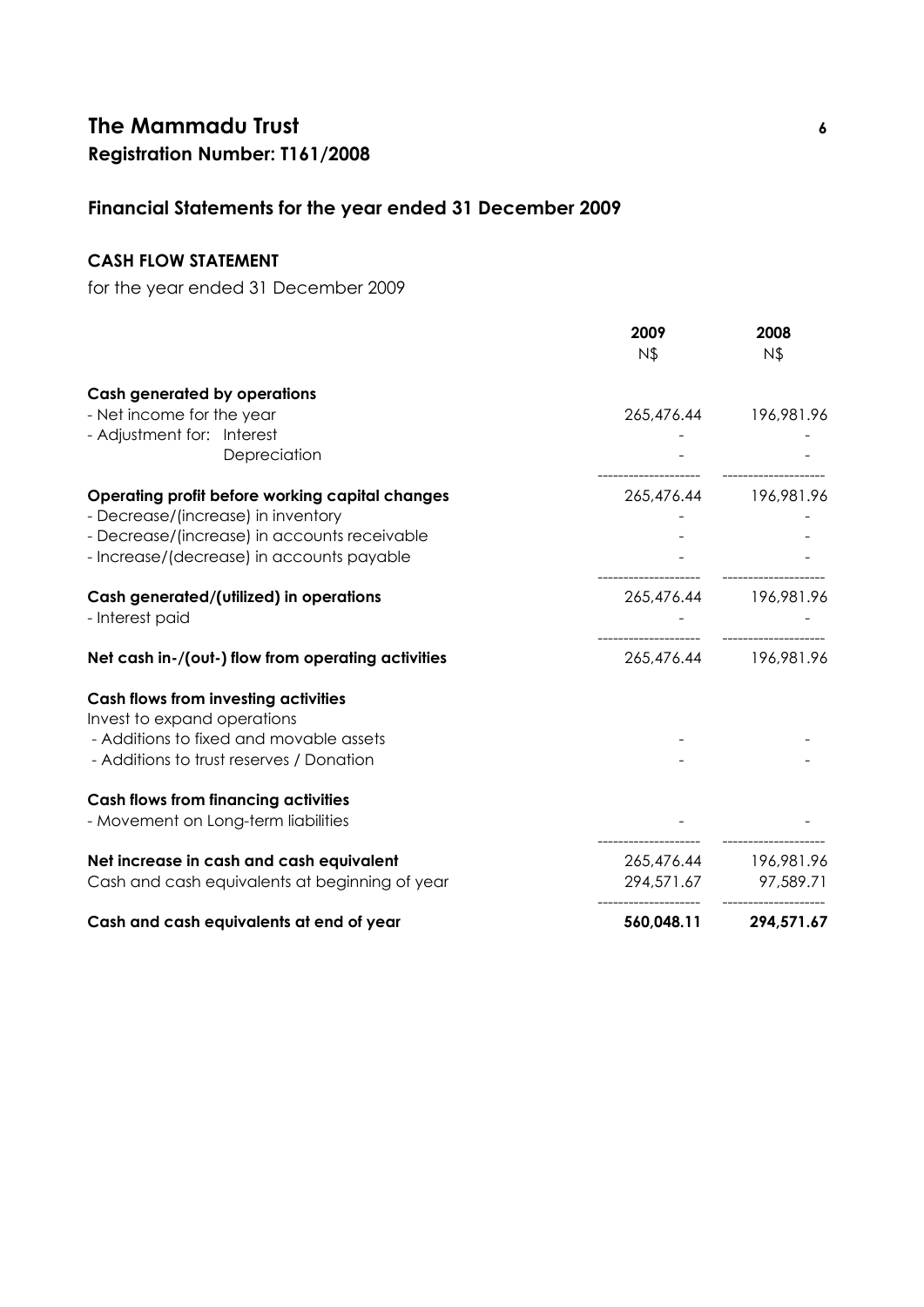# **The Mammadu Trust <sup>7</sup> Registration Number: T161/2008**

### **Financial Statements for the year ended 31 December 2009**

#### **NOTES TO THE FINANCIAL STATEMENTS**

for the year ended 31 December 2009

#### **1. Accounting policy**

 The financial statements are prepared on the historical cost basis in accordance with accounting policies appropriate to the business.

|                                 | 2009<br>$N\$ | 2008<br>$N\$ |
|---------------------------------|--------------|--------------|
| 2. Donors contributions         |              |              |
| <b>Trust Capital - Donation</b> | 1,000.00     | 1,000.00     |
|                                 | 1,000.00     | 1,000.00     |
| 3. Fixed Assets                 |              |              |
| None                            |              |              |
|                                 | ۰            |              |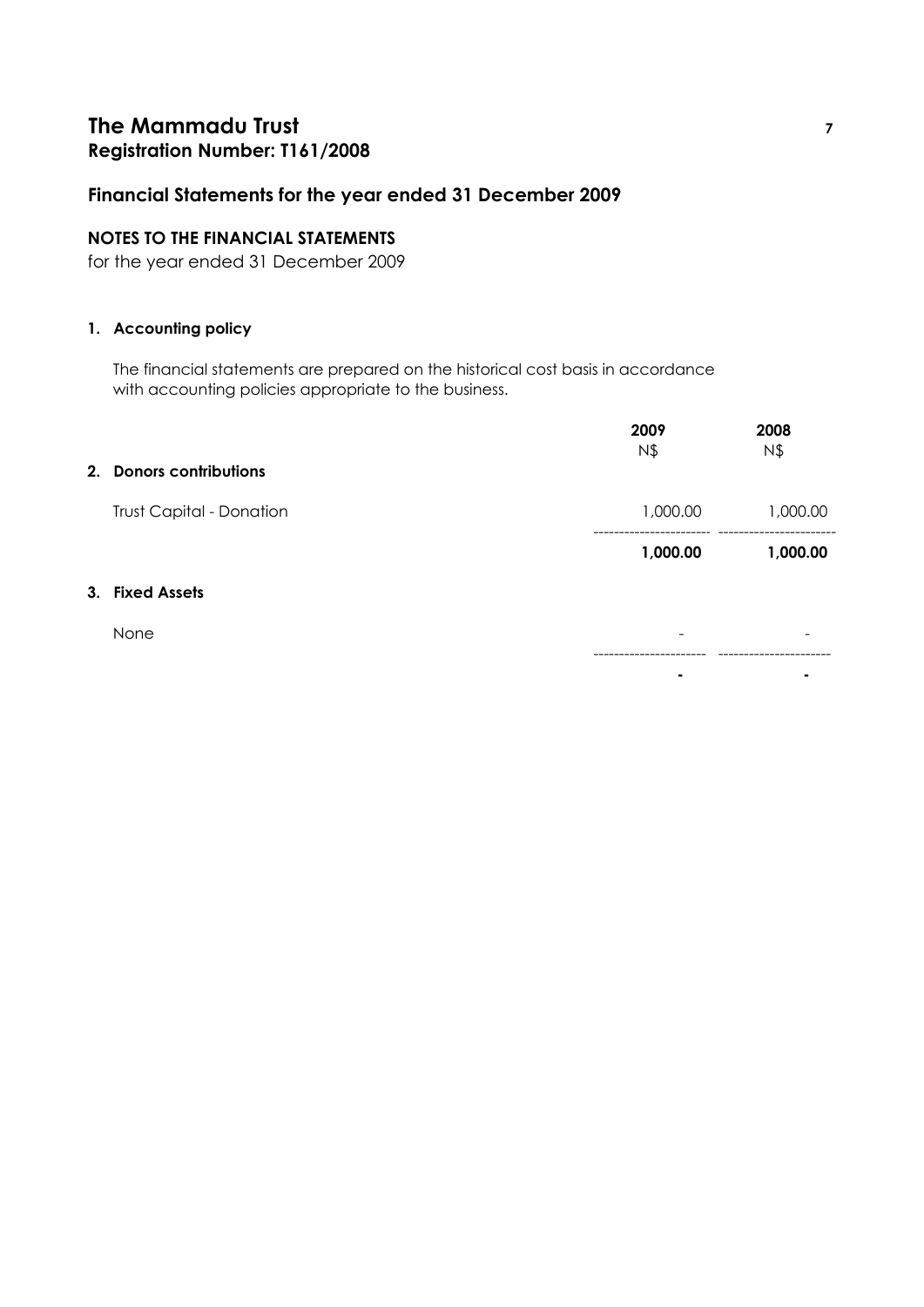#### **FINANCIAL STATEMENTS FOR THE year ENDED 31 December 2009**

# **CONTENTS PAGE** ADMINISTRATION **1** STATEMENT BY THE CHAIRPERSON OF THE TRUST **1** REPORT OF ACCOUNTING OFFICER **2 BALANCE SHEET 3** INCOME STATEMENT **4**

# **SCHEDULE OF EXPENSES 5** CASH FLOW STATEMENT **6** NOTES TO THE FINANCIAL STATEMENT **7**

#### **ADMINISTRATION**

| Trustees:                                  | MS. A. AI BRFCHT - Namibia<br>MS M.L. CONRADIE - Namibia<br>MS K.N. POHAMBA-NDUME - Namibia<br>MS V. FOLSCHER - France<br>MS L. KIRSTEN - Namibia<br>MR M.P. KIRSTEN - Namibia<br>MR. L. BASSI - Namibia |
|--------------------------------------------|----------------------------------------------------------------------------------------------------------------------------------------------------------------------------------------------------------|
| <b>Registered Office:</b>                  | P.O.BOX 397<br><b>GOBABIS</b><br>NAMIBIA                                                                                                                                                                 |
| <b>Accounting Officer &amp; Secretary:</b> | M.P. KIRSTEN CONSULTING<br>NO.15 RIVIER STREET<br>P.O.BOX 397<br><b>GOBABIS</b><br><b>NAMIBIA</b>                                                                                                        |

#### **STATEMENT BY THE CHAIRPERSON OF THE TRUST**

The statements for the financial year as from pages 3 to 7 are approved by the trustees of Trust and are signed on behalf of them by :

#### **MR M.P. KIRSTEN**

**GOBABIS** 2010-12-07